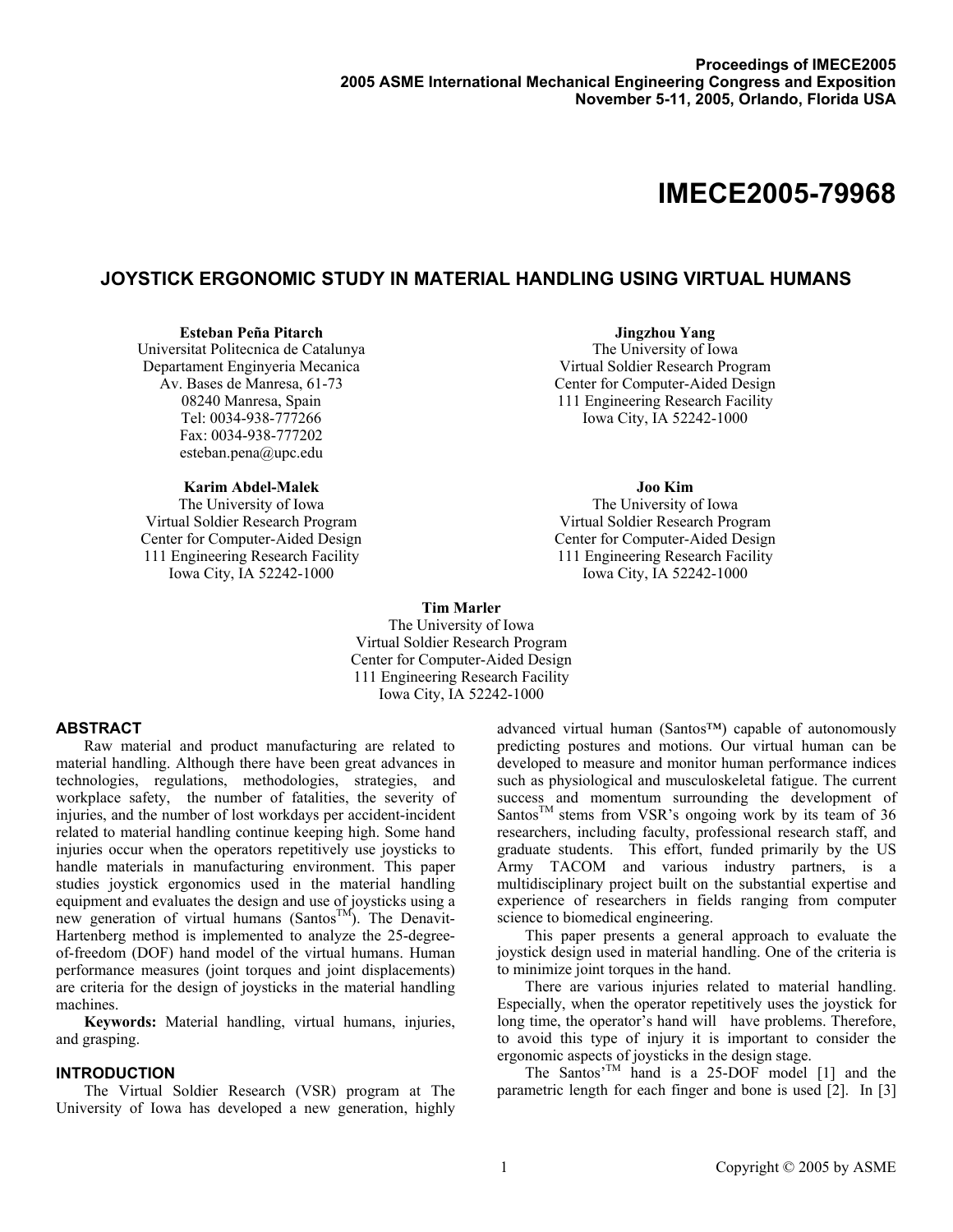the same length was modified and adapt for simulated different tools.

Application of stable forces was applied in [4-8]. [9] proposed the programming robot by direct human demonstration. The Barrett hand [10] was used for grasping and manipulation. Grasp force was represented by the convex combination [11]. [12] presented fingers of a multi-fingered robot hand that touches an object. In [4] the hand is modeled with spherical sensors.

There are different studies that analyzed the forces for all the fingers when the hand grasps a cylinder or other objects [13-16]. However, to our knowledge, nobody has used mathematical hand model to guide joystick design.

This paper presents a new hand model to facilitate joystick ergonomic design. The nomenclature will first be introduced. Next the hand kinematic model is investigated. Finally, the strategy of hand grasping for a cylindrical object in virtual world is developed followed by the joint torque prediction to measure the design of the joystick.

# **NOMENCLATURE**

 $J(q)$ : Augmented Jacobian matrix

- **f** : Vector force
- **m** : Vector moment
- $\ell_{i-2}$ : Length proximal phalanx bone
- $l_{i-3}$ : Length middle phalanx bone
- $\ell_{i-4}$ : Length distal phalanx bone
- $q_i$ : Joint angle for joint *j*, where  $j=1,\ldots,25$
- **v** : Translational velocity of the end-effector
- *<sup>τ</sup>* : Torque vector
- *ω* : Angular velocity of the end-effector frame

# **FORMULATION**

## *Hand Model*

The hand has 27 bones, where 8 small bones are distributed in the wrist, and the other 19 bones are distributed in the five fingers, depicted in Fig.1. Each finger has one metacarpal bone (the palm) and index, ring, middle and little fingers have three phalanxes (proximal, middle, distal) while the thumb has two phalanx (proximal and distal). The bones connect one with another via joints. There are two types of movement called troquelar (move in one direction) and condylar (move in two directions). This movement is similar to a hinge and has one DOF.

The symbolic Roman numbers are assigned for fingers: the thumb is I, the index finger is II, the middle finger is III, the ring finger is IV, and the little is V. At the base of each finger is one metacarpal bone, which connects to the wrist. Carpometacarpal (CMC) joints connect the metacarpal bones to the wrist. The CMC joints for II and III are static: they cannot actually rotate. In contrast, the CMC joints for I, IV, and V can rotate with Flexion/Extension (F/E) and Abduction/Adduction (Ab/Ad). The metacarpophalangeal (MCP) joints connect the metacarpal bones to the phalanx bones. These MCP joints also can move with 2 DOFs (F/E and Ab/Ad). An interphalangeal (IP) joint connects the two phalanx bones in the thumb and has one rotational degree of freedom. Proximal Interphalangeal (PIP) joints connect the two inner (not the tip) phalanxes in II, III, IV, and V. These joints have one rotational degree of freedom in the F/E direction. The last joint is the Distal Interphalangeal (DIP) joint. It connects the fingertips the final phalanxes in each of the fingers (II, III, IV, and V), and it moves in F/E direction.



**Fig.1. Palmar view of left hand bones** 

Figure 2 depicts the movements of F/E and Ad/Ab for one finger.







**Fig. 3. Dorsal view right hand model**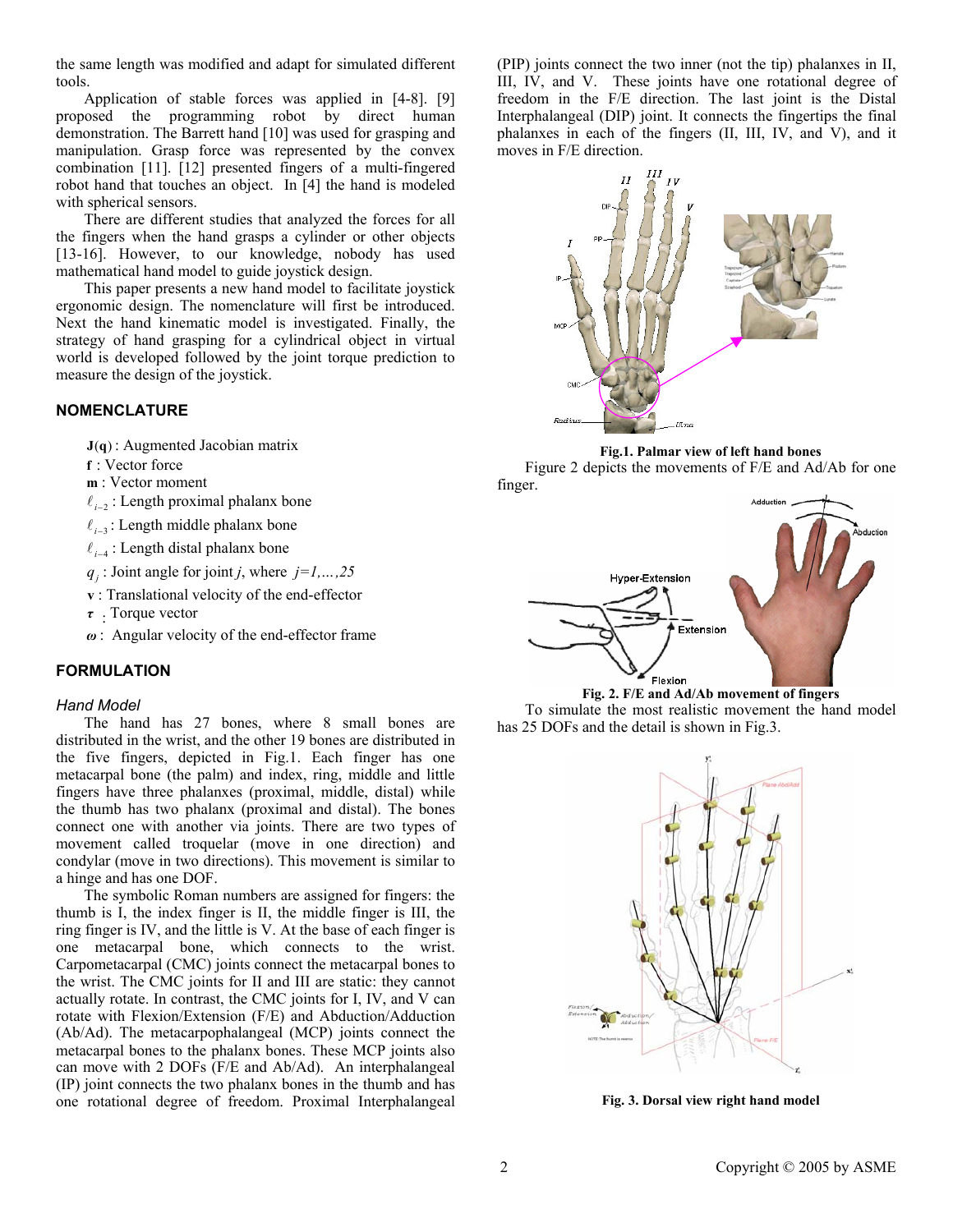## *Strategy For Grasping Cylinder*

Although there are many different ways to grasp a cylindrical object, the two major ones are grasping with power and grasping with precision. The task to grasp a pen from the table is one example for grasping with precision, while normally two fingers are involved in the grasping with the thumb and index in opposition. Of course, when one writes he/she can use two, three or four fingers.

Grasping a joystick is one example of grasping with power where normally four fingers (index, middle, ring and little) are involved in the grasping. Fig. 4 shows the configuration of this grasping.

Fig.5 depicts a schematic representation of fingers' positions except the thumb. When a person grasps a cylinder, in general, from observations the position of thumb stays in the neutral position. Furthermore, the proximal phalanx bones are tangential with the cylinder. Without lost generality, we assume the contact points are located in the middle of these bones. The length  $\ell_{i-2}$  corresponds to the proximal phalanx bone where  $i=II, III, IV, V$  which denotes index, middle, ring and little fingers, respectively. The length  $\ell_{i-3}$  corresponds to the middle phalanx and the length  $\ell_{i-4}$  denotes the distal phalanx.



**Fig. 5. Schematic finger grasping a cylinder** 

The lengths of different bones are from [2], [3] and shown in Table 1. The hand dimensions are shown in Fig. 6. **Table 3. Joint angles for the middle finger**

|        | Proximal                                                                                      |               | Middle                                                                                  | <b>Distal</b> |                |
|--------|-----------------------------------------------------------------------------------------------|---------------|-----------------------------------------------------------------------------------------|---------------|----------------|
|        | Thumb $\vert 0.196 * HL$                                                                      | $\ell_{I-2}$  |                                                                                         | $0.158 * HL$  | $\ell_{I-3}$   |
| Index  | $\mid 0.265 * HL$                                                                             | $\ell_{II-2}$ | $\vert 0.143 * HL \vert \ell_{II-3} \vert 0.097 * HL$                                   |               | $\ell_{II-4}$  |
| Middle | $\left[0.277 * HL \mid \ell_{III-2} \mid 0.170 * HL \mid \ell_{III-3} \mid 0.108 * HL\right]$ |               |                                                                                         |               | $\ell_{III-4}$ |
| Ring   | $\mid 0.259 * HL$                                                                             |               | $\lceil \ell_{IV-2} \rceil 0.165 * H\bar{L} \rceil \ell_{IV-3} \rceil 0.107 * H\bar{L}$ |               | $\ell_{IV-4}$  |
| Pinkie |                                                                                               |               |                                                                                         |               | $\ell_{V-4}$   |

**Table 1. Lengths for the phalanx bones** 



**Fig. 6. Parametric hand** 

For a better design of joysticks the objective is to determine an optimal grasping position for the hand where fingers have minimum joint torques. From Fig.5 the finger configurations are related to the diameter of the cylinder. To use a joystick the thumb moves freely to reach or push the control buttons and the other four fingers can only move in F/E movements.

The joint angles involved in this grasping configuration for the index are  $q_7, q_8, q_9, q_{11}, q_{12}, q_{13}$  for the middle,  $q_{17}, q_{18}, q_{19}$ for the ring and  $q_{23}, q_{24}, q_{25}$  for the little.

In this study, we choose a series of radius  $\rho$  from 5 mm to 40 mm. According to these radii, we can calculate the joint angles in degrees shown in Tables 2, 3, 4, and 5.

| <b>INDEX</b>                                                                                                   |             |             |               |  |
|----------------------------------------------------------------------------------------------------------------|-------------|-------------|---------------|--|
| $\rho$ (mm)                                                                                                    | $q_7$ (MCP) | $q_8$ (PIP) | $q_{9}$ (DIP) |  |
| 5                                                                                                              | 79.32       | 100         | 45.56         |  |
| 10                                                                                                             | 69.32       | 100         | 23.72         |  |
| 15                                                                                                             | 60.49       | 100         | 15.94         |  |
| 20                                                                                                             | 52.96       | 100         | 11.99         |  |
| 25                                                                                                             | 46.67       | 93.37       | 9.6           |  |
| 30                                                                                                             | 41.45       | 82.91       | 8.00          |  |
| 35                                                                                                             | 37.13       | 74.26       | 6.87          |  |
| 40                                                                                                             | 33.52       | 67.05       | 6.01          |  |
| ления територия (1992—1994), село в село в село в село в село в село в село в село в село в село в село в село |             |             |               |  |

**Table 2. Joint angles for the index finger**

| <b>MIDDLE</b>         |                |                |                |  |
|-----------------------|----------------|----------------|----------------|--|
| (mm)<br>$\mathcal{D}$ | $q_{11}$ (MCP) | $q_{12}$ (PIP) | $q_{13}$ (DIP) |  |
| 5                     | 79.78          | 100            | 90             |  |
| 10                    | 70.15          | 100            | 64.42          |  |
| 15                    | 61.56          | 100            | 45.56          |  |
| 20                    | 54.17          | 100            | 35.00          |  |
| 25                    | 47.93          | 95.86          | 28.28          |  |
| 30                    | 42.72          | 85.43          | 23.72          |  |
| 35                    | 38.36          | 76.72          | 20.40          |  |
| 40                    | 34.70          | 69.40          | 17.90          |  |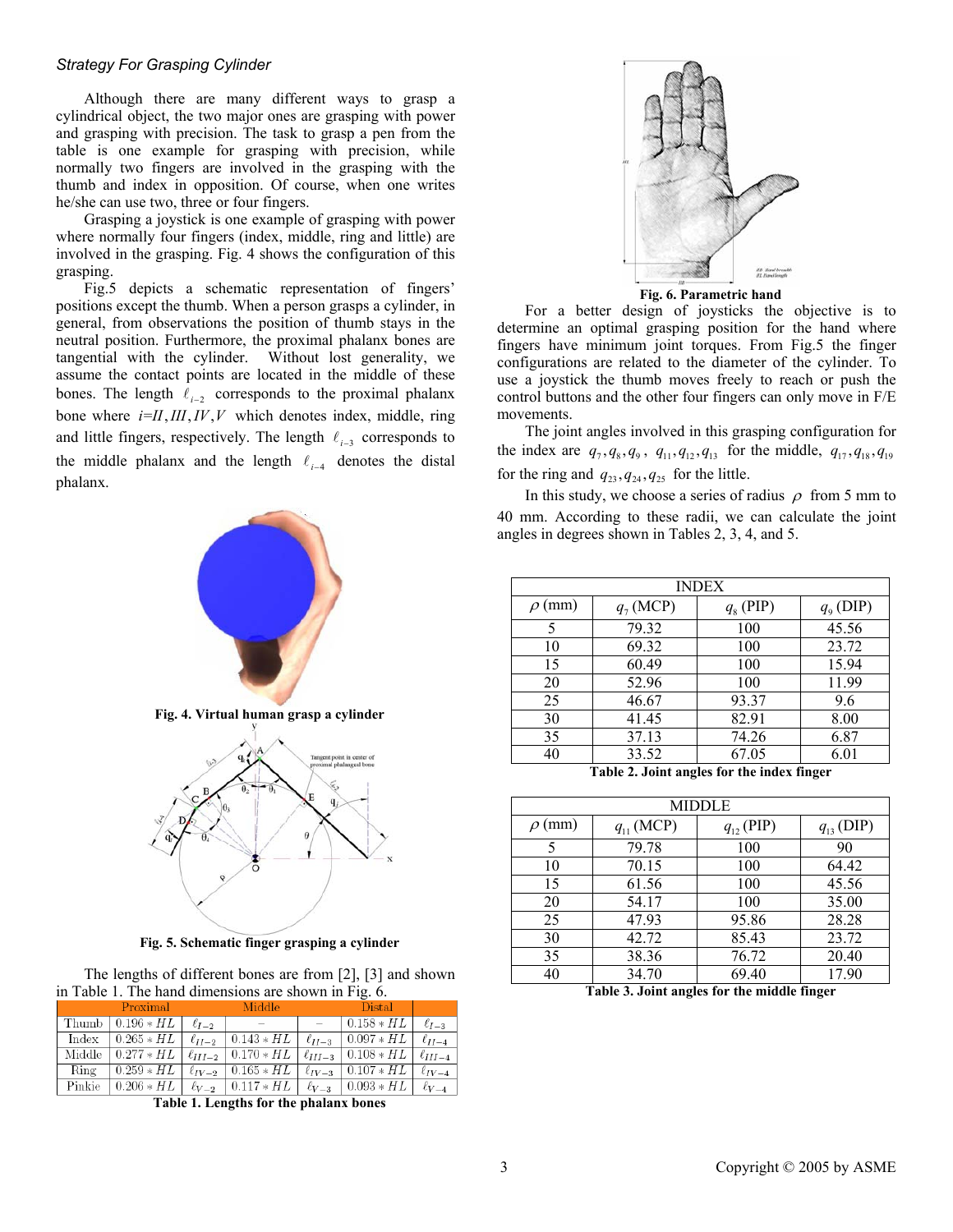| <b>RING</b>    |                |                |                |  |
|----------------|----------------|----------------|----------------|--|
| (mm)<br>$\rho$ | $q_{17}$ (MCP) | $q_{18}$ (PIP) | $q_{19}$ (DIP) |  |
| 5              | 79.07          | 100            | 90             |  |
| 10             | 68.88          | 100            | 70.75          |  |
| 15             | 59.92          | 100            | 50.66          |  |
| 20             | 52.32          | 100            | 39.10          |  |
| 25             | 46.01          | 92.03          | 31.71          |  |
| 30             | 40.80          | 81.61          | 26.63          |  |
| 35             | 36.05          | 73.00          | 22.93          |  |
| 40             | 32.92          | 65.84          | 20.13          |  |

**Table 4. Joint angles for the ring finger**

| LITTLE      |                |                |                |  |
|-------------|----------------|----------------|----------------|--|
| $\rho$ (mm) | $q_{23}$ (MCP) | $q_{24}$ (PIP) | $q_{25}$ (DIP) |  |
| 5           | 76.36          | 100            | 58.50          |  |
| 10          | 64.10          | 100            | 31.28          |  |
| 15          | 53.94          | 100            | 21.14          |  |
| 20          | 45.85          | 91.70          | 15.94          |  |
| 25          | 39.49          | 78.97          | 12.78          |  |
| 30          | 34.47          | 68.95          | 10.664         |  |
| 35          | 30.48          | 60.95          | 9.15           |  |
| 40          | 27.25          | 54.50          | 8.00           |  |

**Table 5. Joint angles for the little finger**

For small radius cylinders the PIP joints reach their upper limits of motion, i.e. 100 degrees. The larger the radius the smaller the finger joints from the above joint angle tables.

To validate these angles we do the experiment shown in similar to grasping cy<br>7-9 where a human hand grasps a cylinder with different similar for both cases. Figs.7-9 where a human hand grasps a cylinder with different radius.



**Fig. 7. Grasping cylinder (radius 10 mm)**



**Fig. 8. Grasping cylinder (radius 15 mm)** 



**Fig. 9. Grasping cylinder radius (25 mm)** 

Fig.7 shows an experiment that a human hand grasps a cylinder with radius 10 mm and the length of the cylinder bar 190 mm. From measurement  $q_7$  is 69 degrees. Other angles are also close the calculated results. For other radii cylinders, the experiment results match ones calculated by the proposed strategy.

Fig. 10 shows one example that a human hand grasps a commercial joystick. From observation grasping joysticks is similar to grasping cylinders and the fingers' configuration is



**Fig. 10. Grasping commercial joystick** 

After the strategy of grasping for the joystick has been developed, the design of joysticks will depends on the joint torques in the fingers. In next section we will discuss joint torque formulation.

# *Finger Joint Torque*

Since the hand grasping velocity and acceleration are small, we consider hand grasping as one static problem. Therefore, finger joint torques will be the general static torques.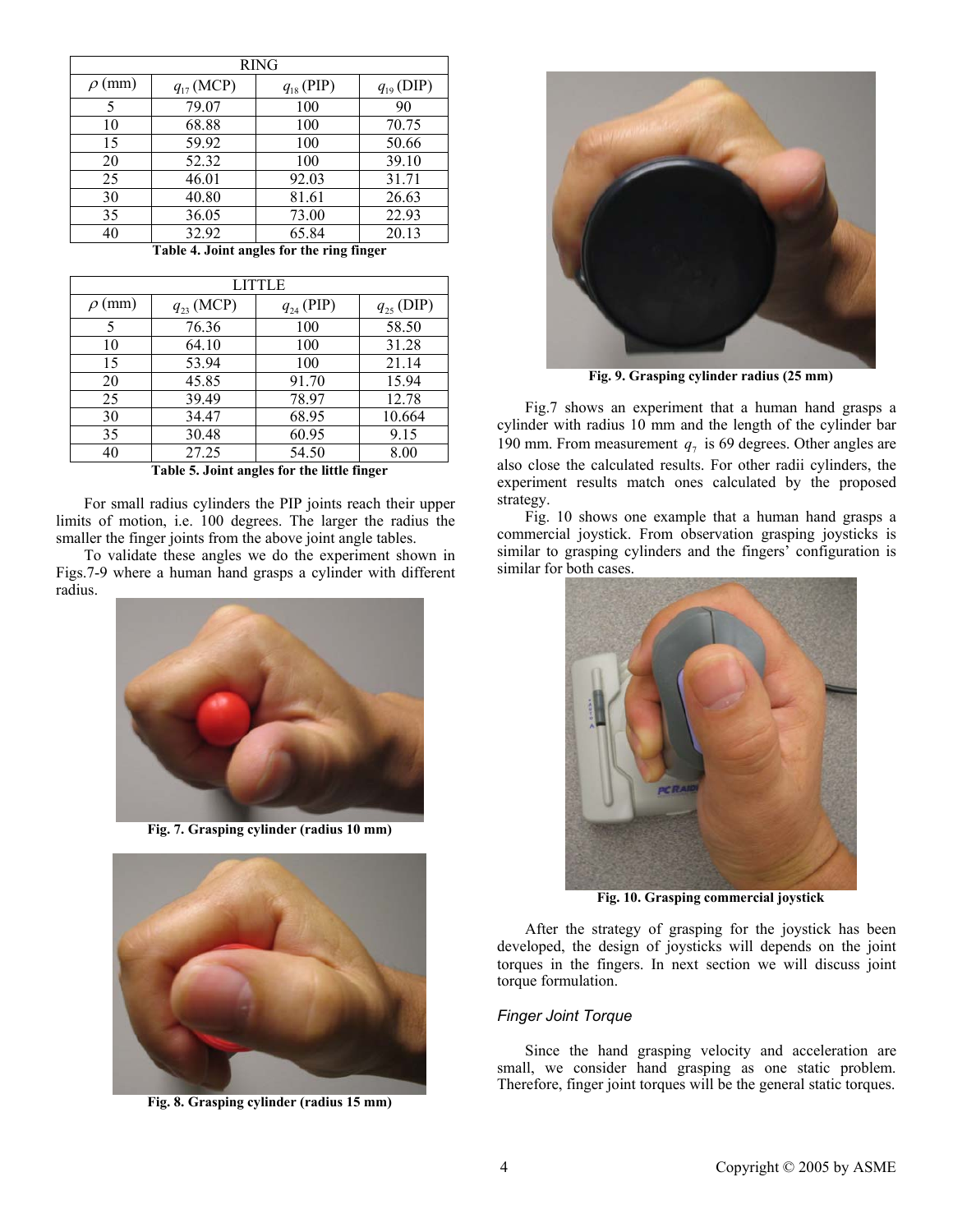From the time differentiation of the linear and angular position using the chain rule, we can obtain the linear relationship between the linear/angular velocity vector (in Cartesian space) and the joint velocity vector (in joint space) as follows:

$$
\left\lfloor \frac{\mathbf{v}}{\omega} \right\rfloor = \mathbf{J}(\mathbf{q})\dot{\mathbf{q}} \tag{1}
$$

where v is the translational velocity of the end-effector and *ω* is the angular velocity of the end-effector frame.  $J(q)$  is the augmented Jacobian matrix of the kinematic structure defined by

$$
\mathbf{J}(\mathbf{q}) = \begin{bmatrix} \mathbf{J}_x \\ \mathbf{J}_\omega \end{bmatrix}
$$
 at point <sup>k</sup>  $r$ 

This also indicates that the virtual displacements have the similar relationship.

$$
\begin{bmatrix} \delta \mathbf{x} \\ \delta \theta \end{bmatrix} = \mathbf{J}(\mathbf{q}) \delta \mathbf{q} \qquad \forall \delta \mathbf{q} \tag{3}
$$

where  $\delta x$ ,  $\delta \theta$ , and  $\delta q$  are the virtual displacement vectors of Cartesian linear, Cartesian angular, and joint, respectively.

We begin with the calculation of the torque at each joint. **RESULTS** To account for all of the elements that enter into calculating the torque at a given joint, we apply the principle of virtual work to the two force systems. As for the joint torques, its associated virtual work is

$$
\delta W_{\tau} = \tau^T \delta q \tag{4}
$$

where  $\delta W$  is the virtual work. For the end-effector forces  $\mathbf{F} = \begin{bmatrix} \mathbf{f}^T & \mathbf{m}^T \end{bmatrix}^T$ , comprised of a force vector **f** and a moment

vector **, the virtual work performed is** 

$$
\delta W_{\mathbf{F}} = \mathbf{f}^T \delta \mathbf{x} + \mathbf{m}^T \boldsymbol{\omega} \delta t \tag{5}
$$

where  $\delta x$  is the linear virtual displacement and  $\omega \delta t$  is the angular virtual displacement of the end-effector, respectively. Because the difference between the virtual work of the joint torques and the virtual work of the end-effector forces shall be null for all joint virtual displacements, we write

$$
\tau^T \delta q = F^T J(q) \delta q \qquad \forall q \tag{6}
$$

The relationship between the joint torque vector and endeffector force/moment vector is then given by

$$
\tau = J^T F \tag{7}
$$

where the torque vector is  $\boldsymbol{\tau} = [\tau_1, \tau_2, ..., \tau_n]^T$ .

Now, we extend this formulation to the case where multiple external loads (both translational and rotational) are applied to any location of any finger/link, not necessarily to the end-effector. Let's assume that a general form of external load  $\mathbf{F}_k$  is applied to the point at  $\left(\frac{k}{k}\right)$  location of finger segment k, where  $k_{r_k}$  location vector is expressed with respect to  $k^{th}$  local coordinate frame.

This point of application of external load can be regarded as the end-effector for the corresponding external load. The augmented Jacobian matrix  $J_k$  for this point is derived from the linear relationship between the joint velocity vector and the Cartesian velocity vector:

$$
\mathbf{J}_{k}(\mathbf{q}) = \begin{bmatrix} \frac{\partial^{0} \mathbf{T}_{1}(\mathbf{q})}{\partial q_{1}} k_{\mathbf{r}_{k}} & \dots & \frac{\partial^{0} \mathbf{T}_{i}(\mathbf{q})}{\partial q_{i}} k_{\mathbf{r}_{k}} & \dots & \frac{\partial^{0} \mathbf{T}_{k}(\mathbf{q})}{\partial q_{k}} k_{\mathbf{r}_{k}} \\ \mathbf{Z}_{0}(\mathbf{q}) & \dots & \mathbf{Z}_{i-1}(\mathbf{q}) & \dots & \mathbf{Z}_{k-1}(\mathbf{q}) \end{bmatrix}_{6 \times k}
$$
\n(8)

where  $\mathbf{Z}_{i-1}$ ,  $i = 1,..., k$  is the local z-axis vector of joint *i* expressed in terms of the global coordinate system.

So the joint torque vector due to the external load applied at point  $\binom{k}{r_k}$  of link k is *k*

$$
\tau_k = J_k^T F_k \tag{9}
$$

From the principle of superposition, the total joint torques due to several external loads are obtained as a sum of all joint torques:

$$
\tau = \sum_{k} J_k^T F_k \tag{10}
$$

A 95% percentile of people that has the hand with length (HL) 190 mm and hand breadth (HB) 90 mm is considered as the given input. From Table 1, we can obtain the lengths of all segments of the fingers. The cylinder with a radius  $\rho$  from 5 mm to 40 mm is used to determine the joint torques. For cylinders with radii that are larger than 40 mm, it needs two hands to grasp together for A 95% percentile of people.

Using the above section formulations we obtain the joint torques for all fingers. Fig. 11 shows the summation of joint torques for each finger and the larger the radius is, the larger the torque is when we apply the same hand contact forces with the object. The result suggests that we should choose smaller radius for the joystick. However, The smaller the radius is, the larger joint displacements are with respect to the neural gesture of the hand shown in Table 6.



**Fig. 11. Fingers joint torque**